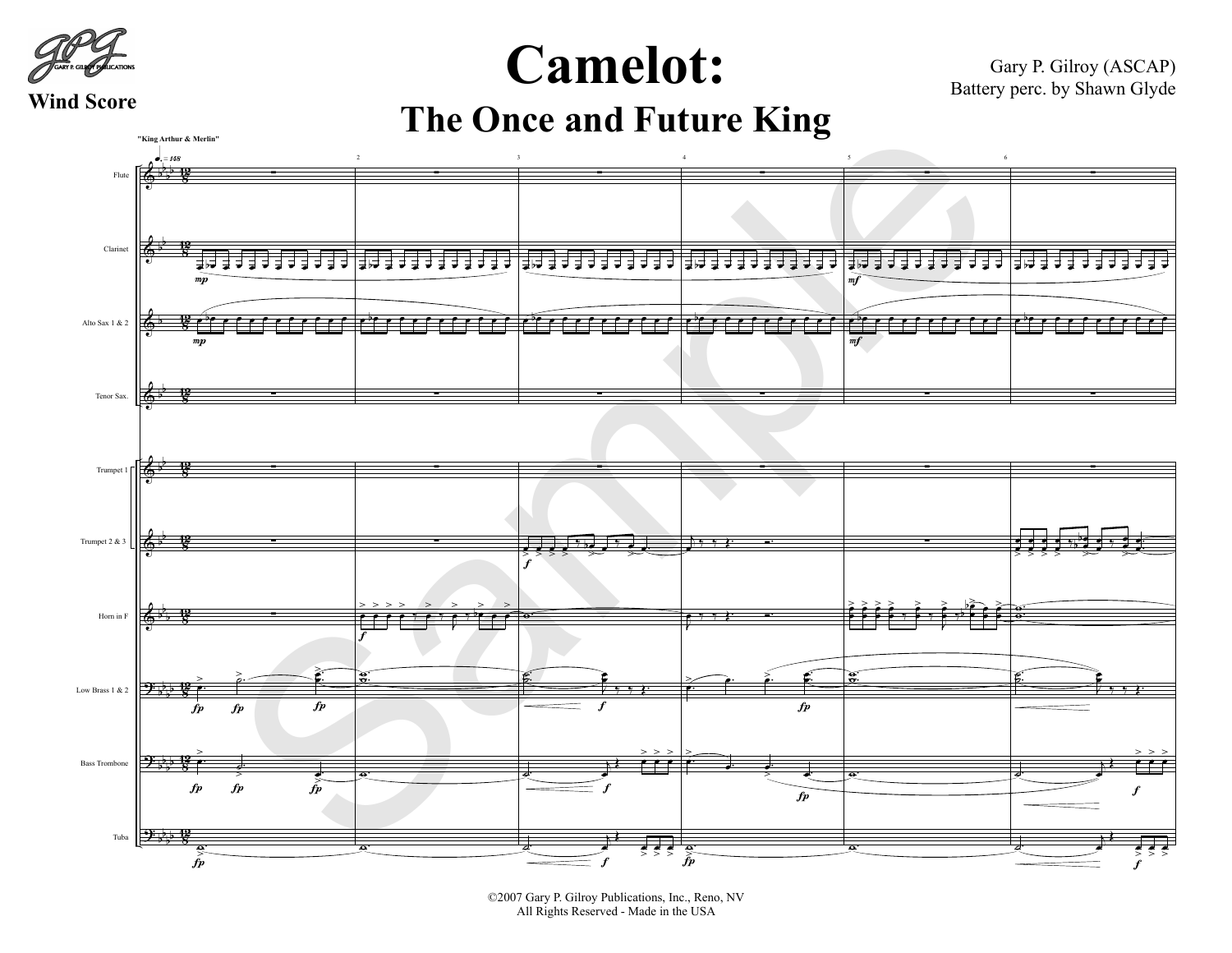Camelot: - Wind Score - Page 3

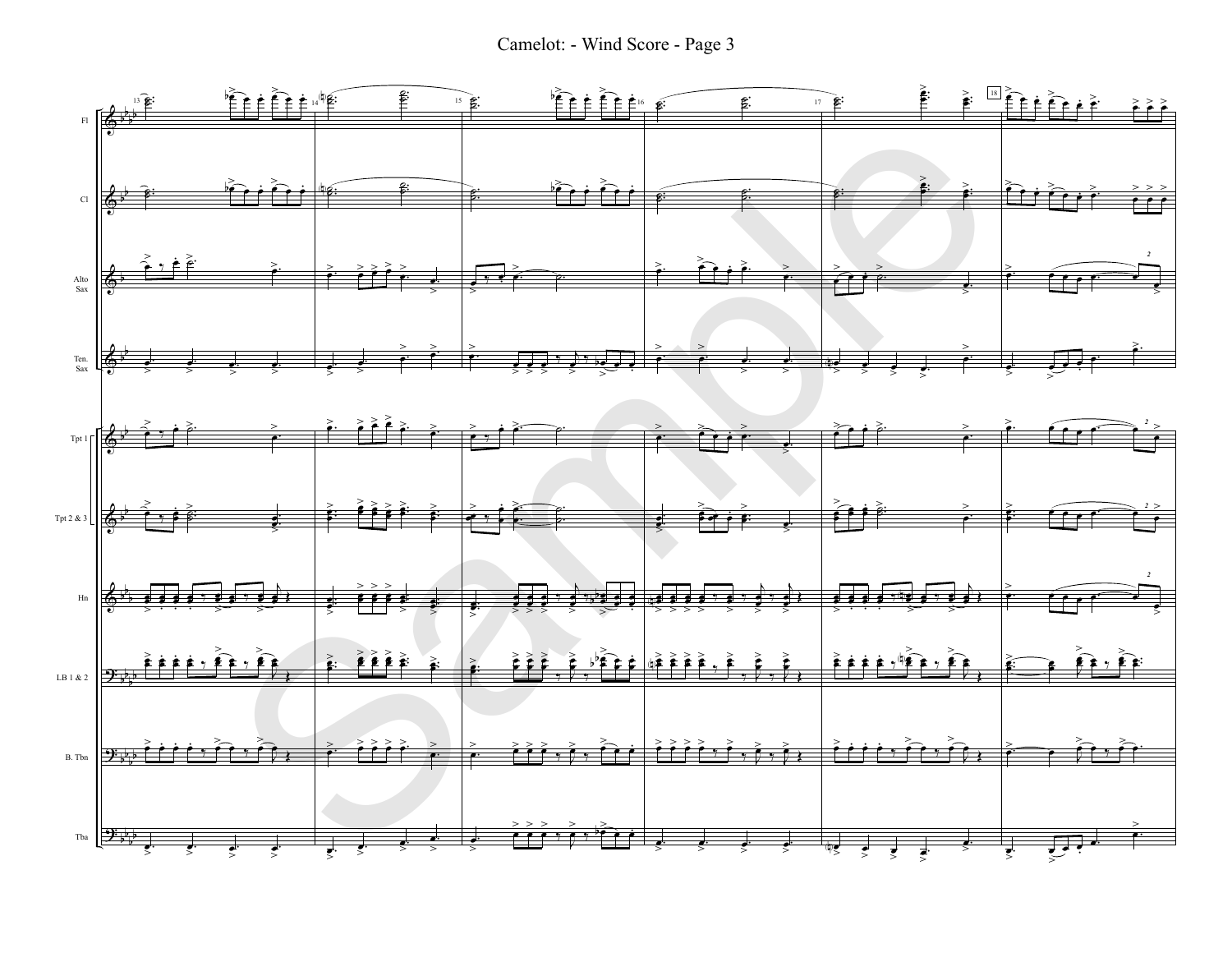Camelot: - Wind Score - Page 5

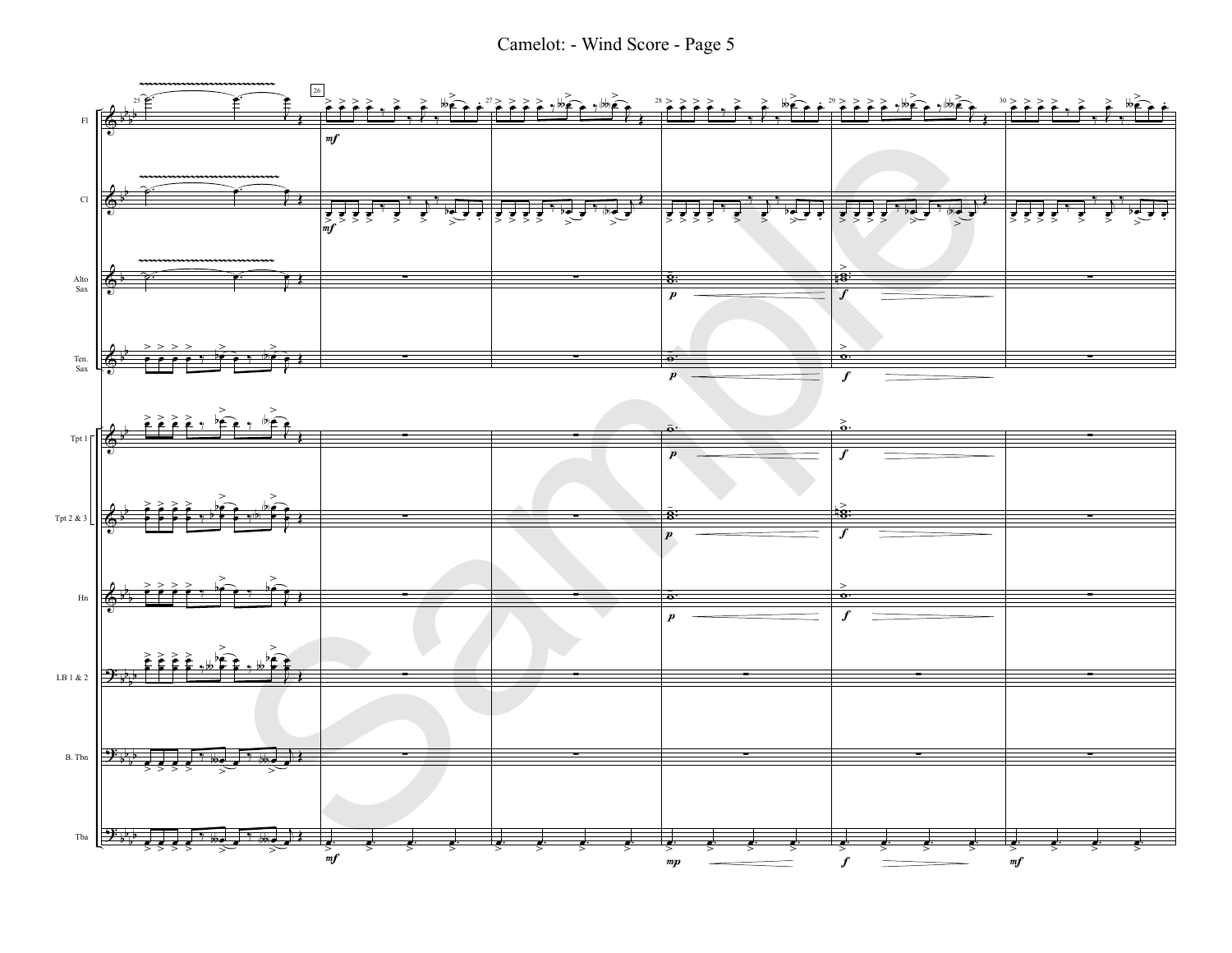Camelot: - Wind Score - Page 7

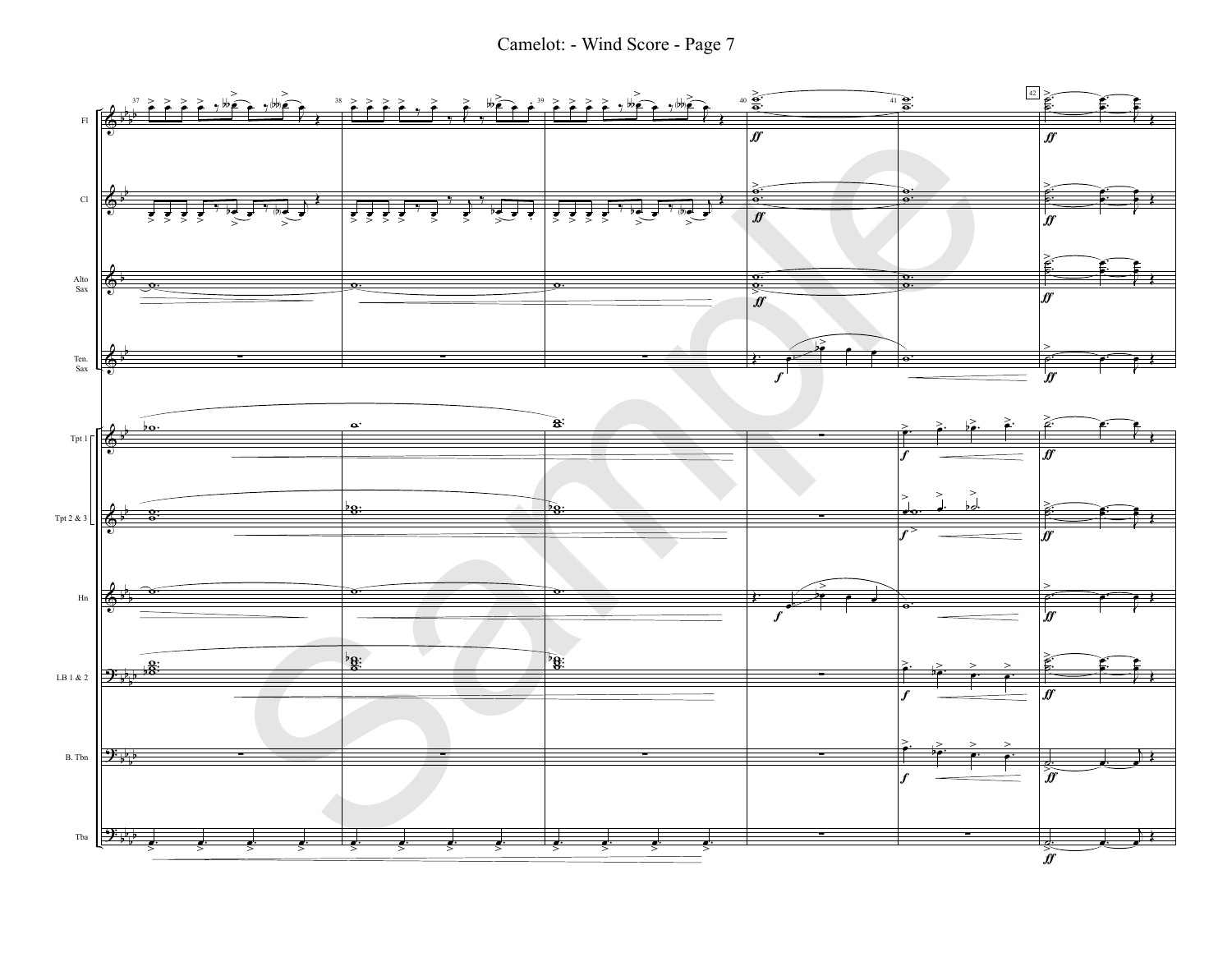Camelot: - Wind Score - Page 9

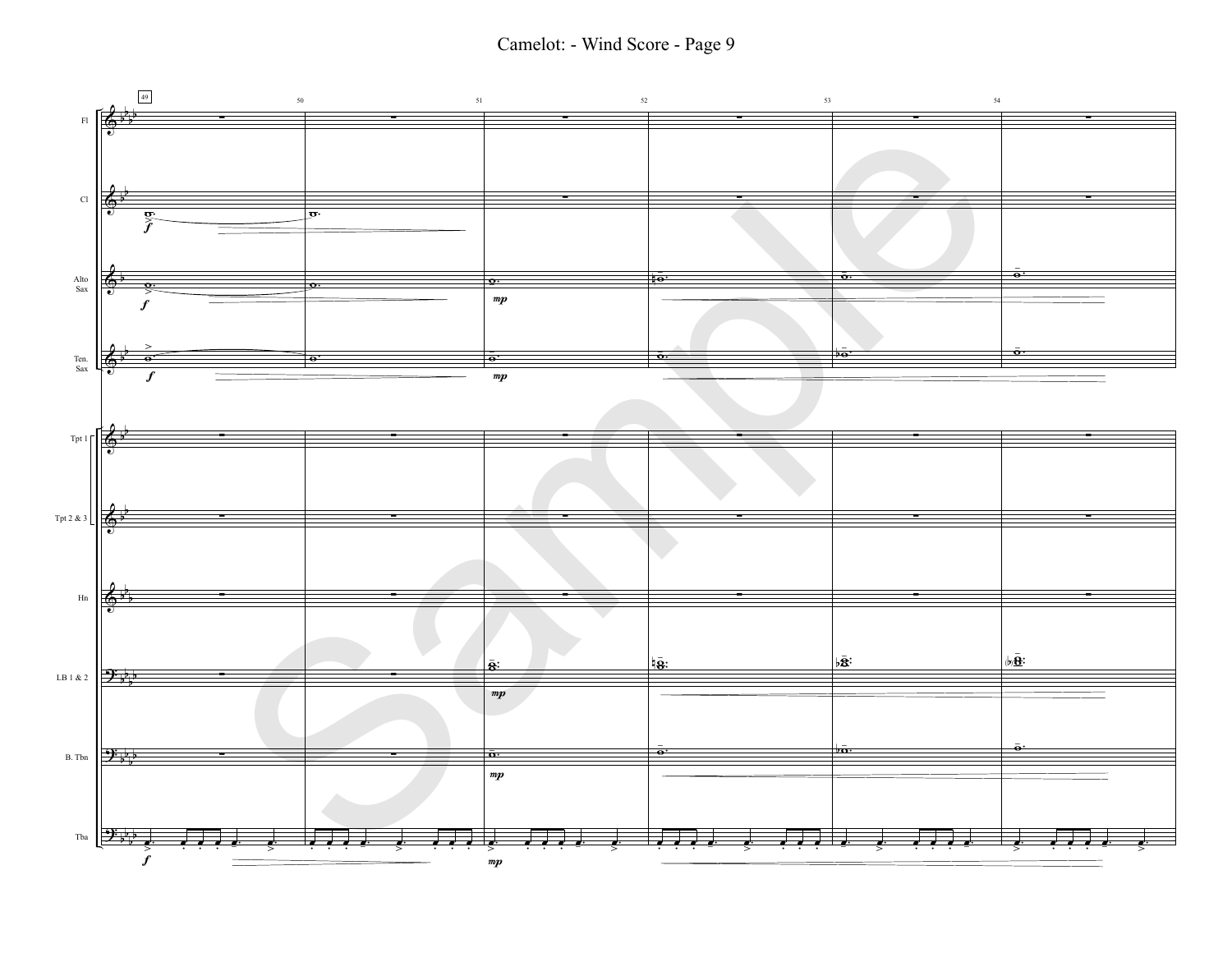Camelot: - Wind Score - Page 11

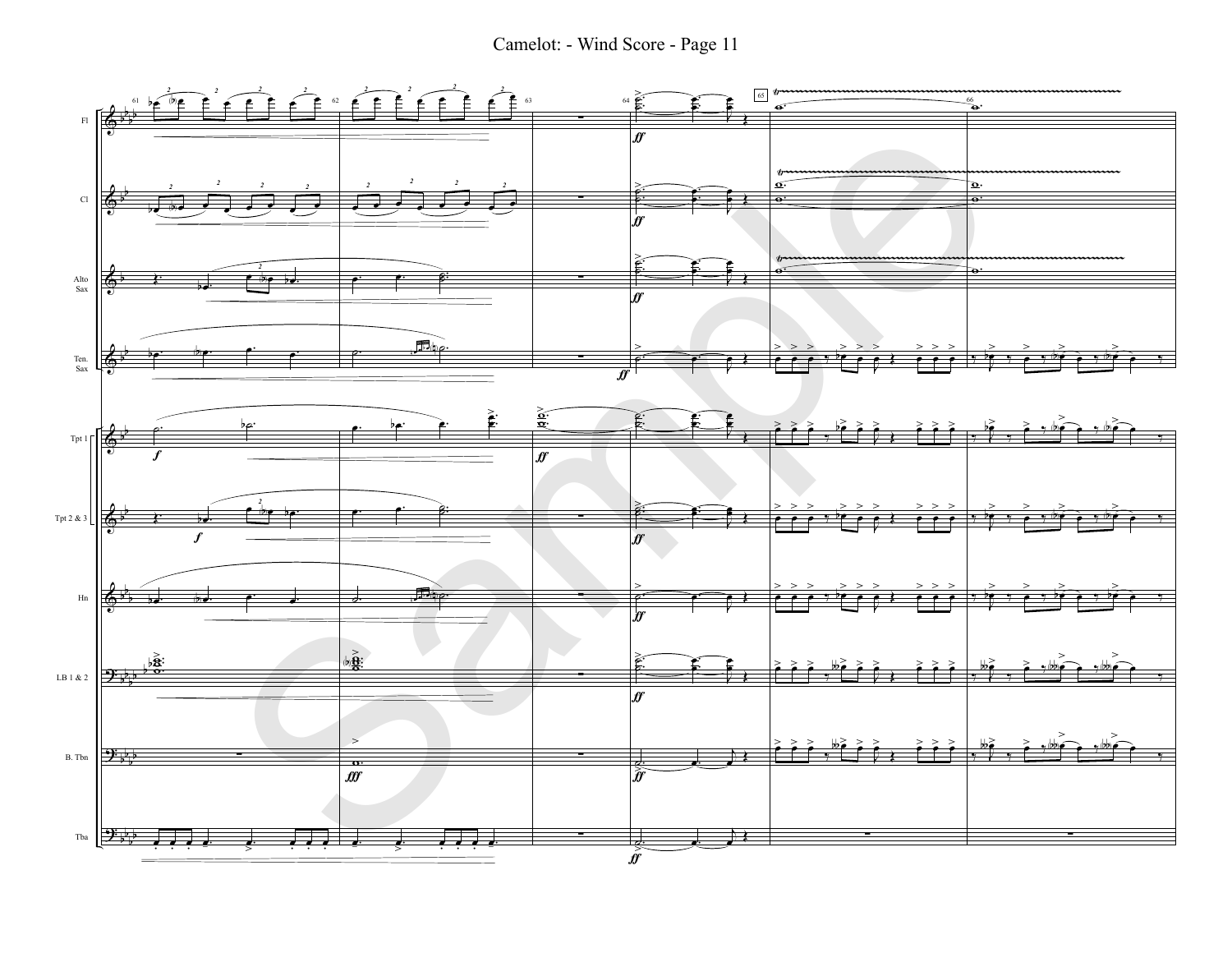Camelot: - Wind Score - Page 13

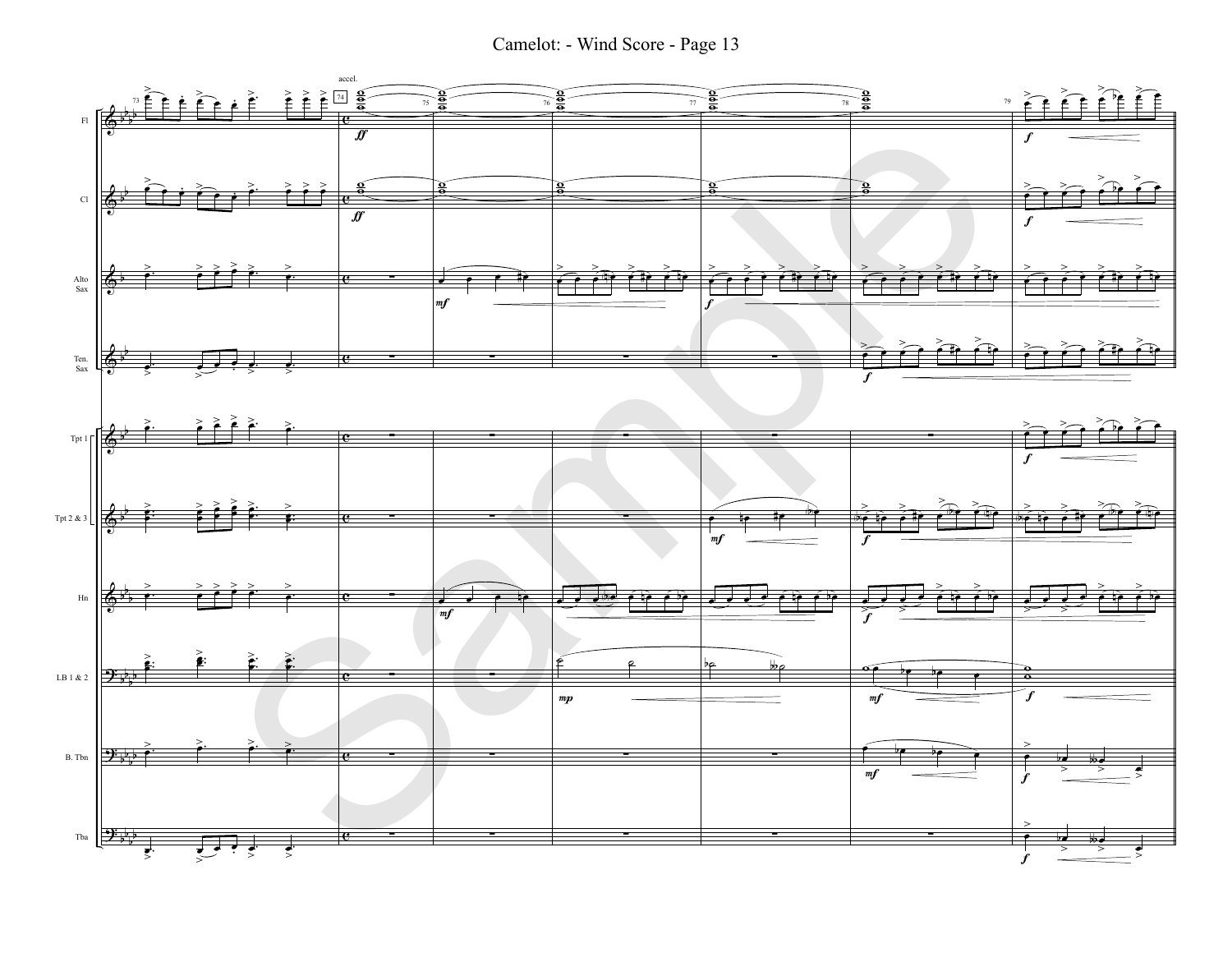Camelot: - Wind Score - Page 15

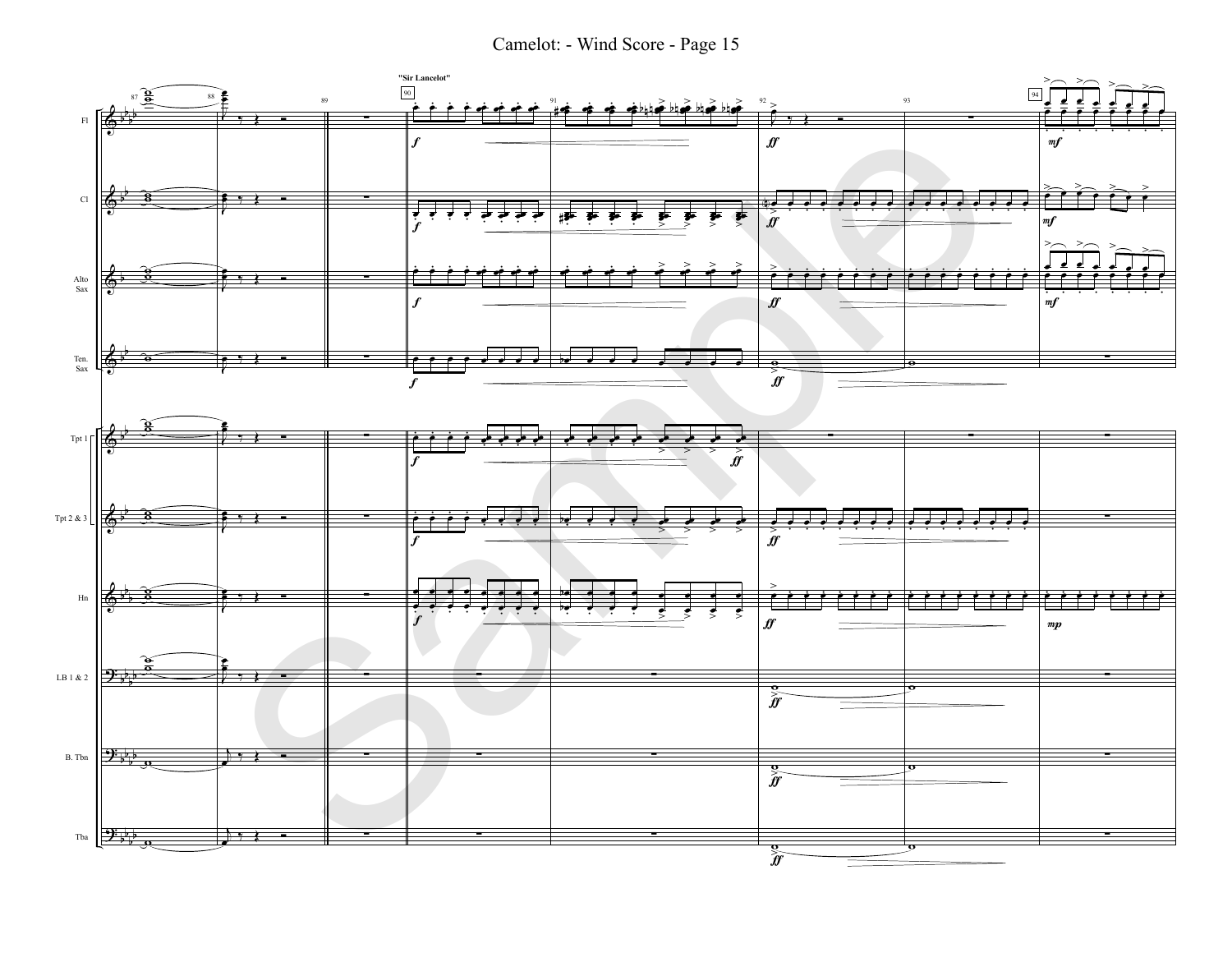Camelot: - Wind Score - Page 17

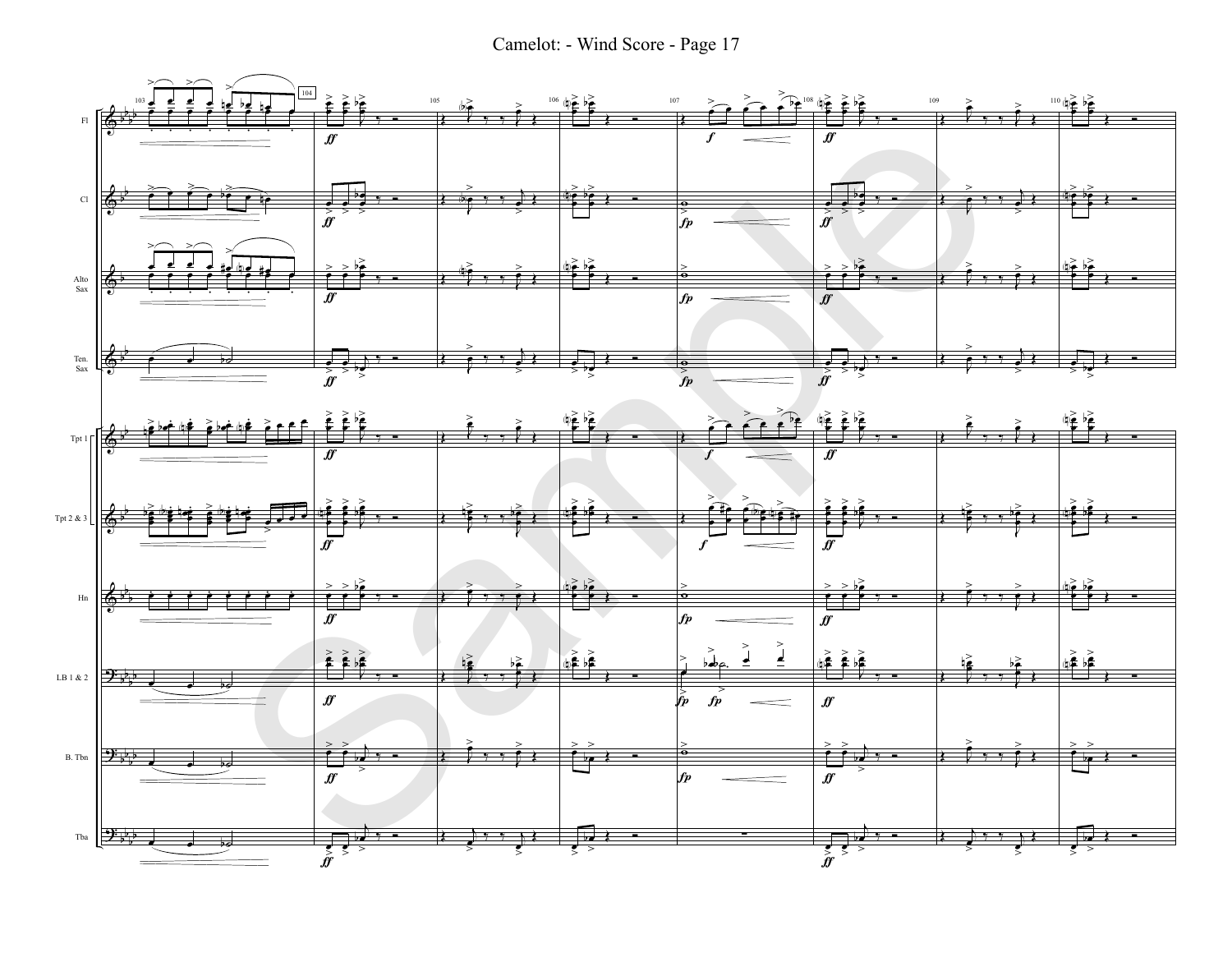Camelot: - Wind Score - Page 19

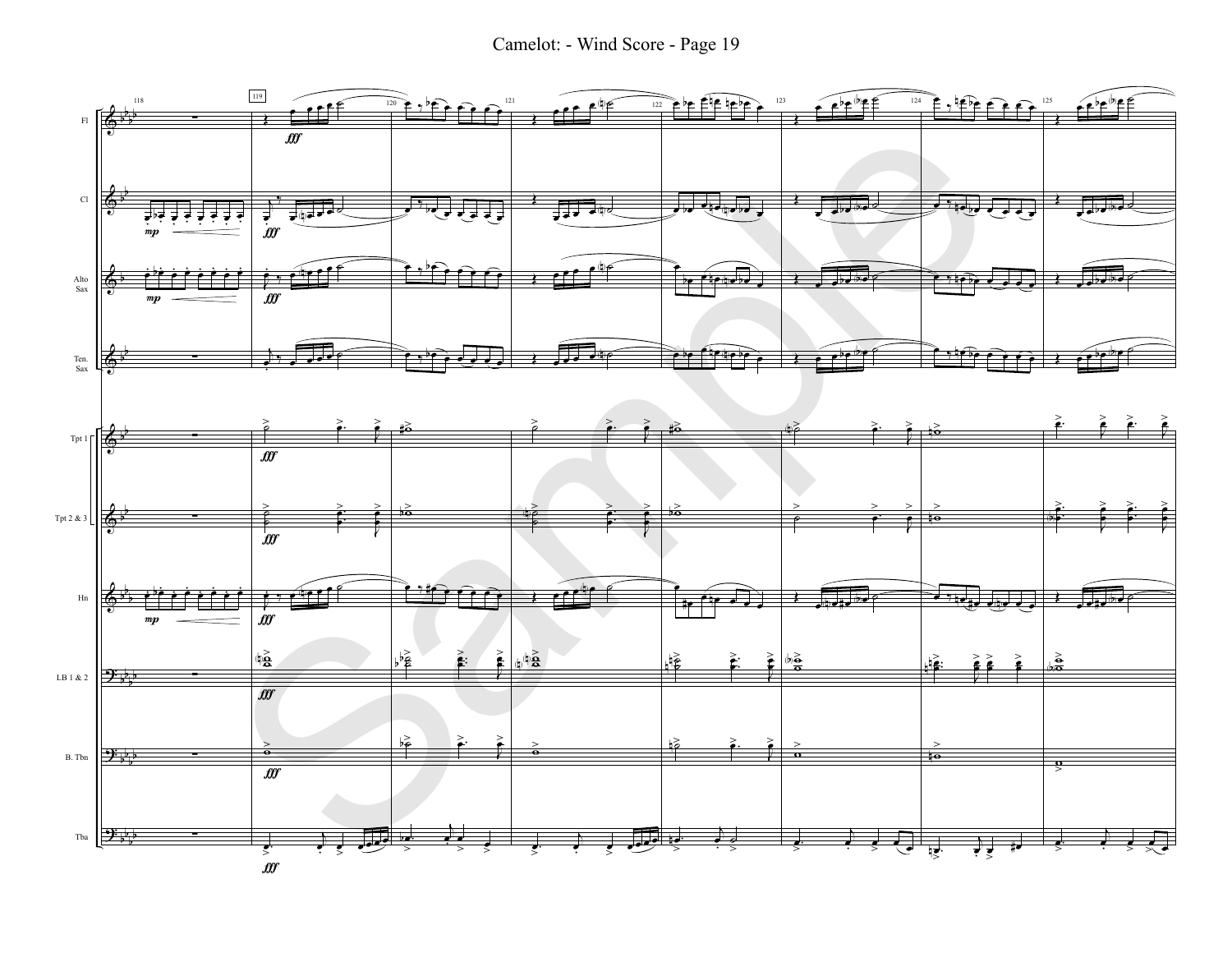Camelot: - Wind Score - Page 21

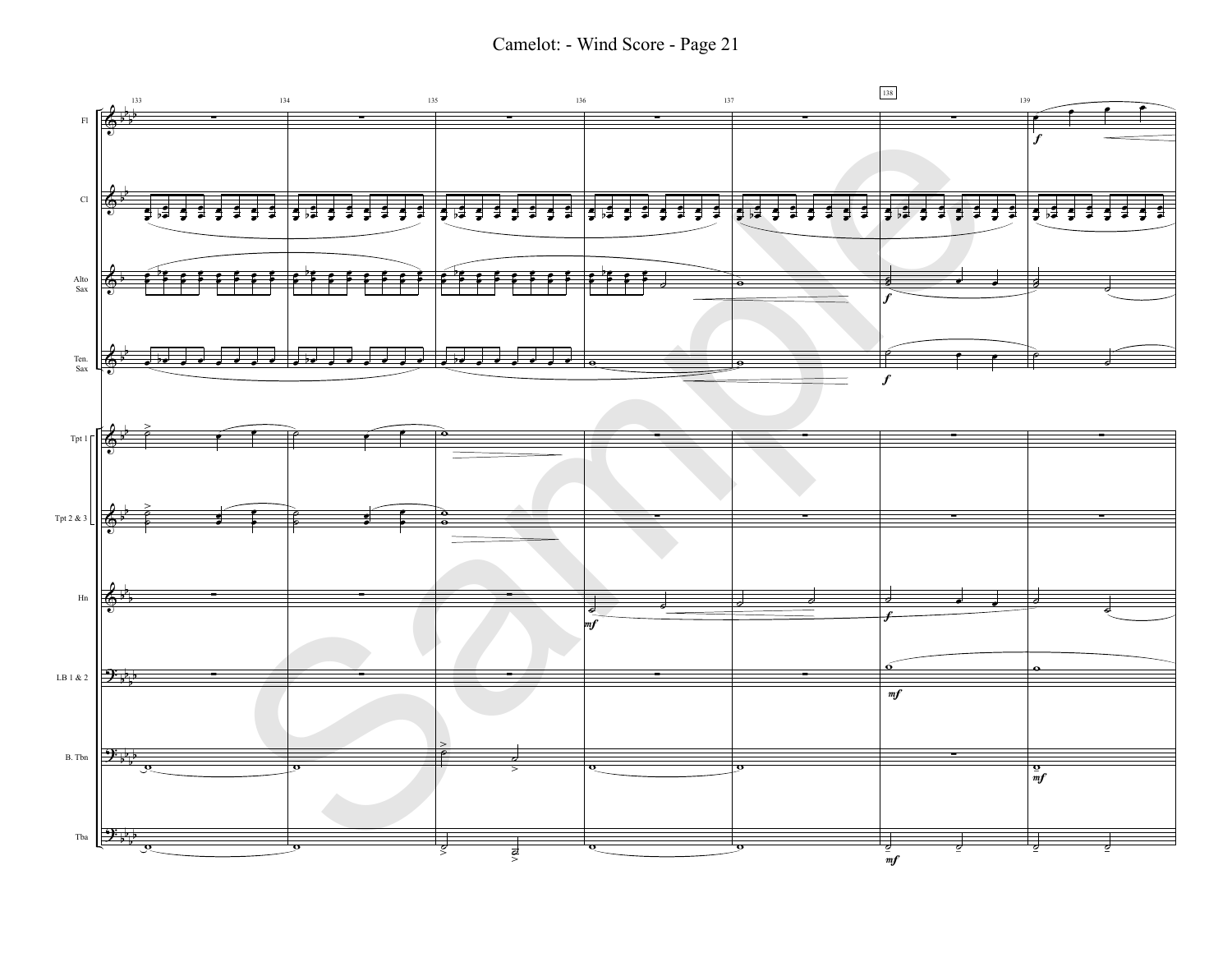Camelot: - Wind Score - Page 23

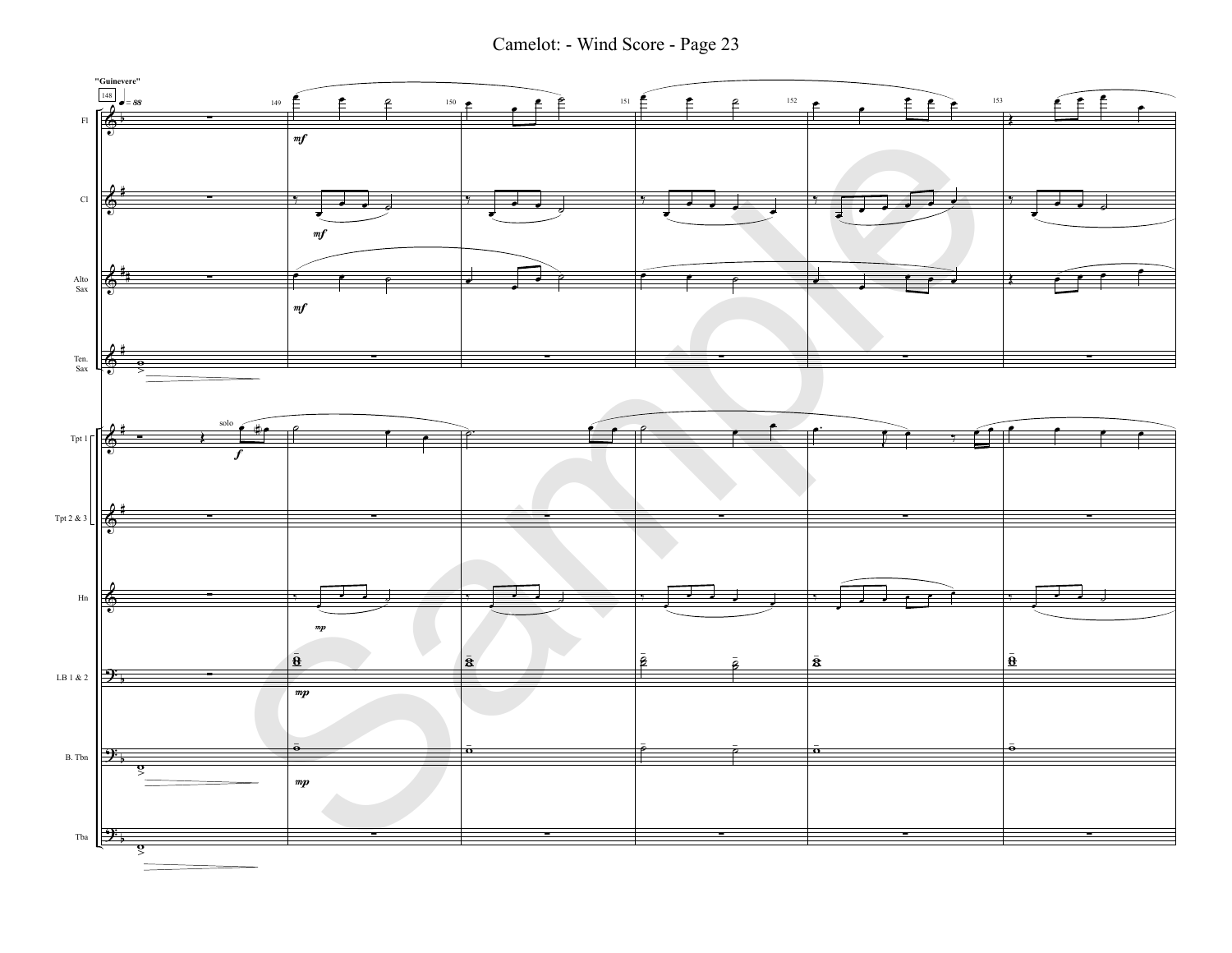Camelot: - Wind Score - Page 25

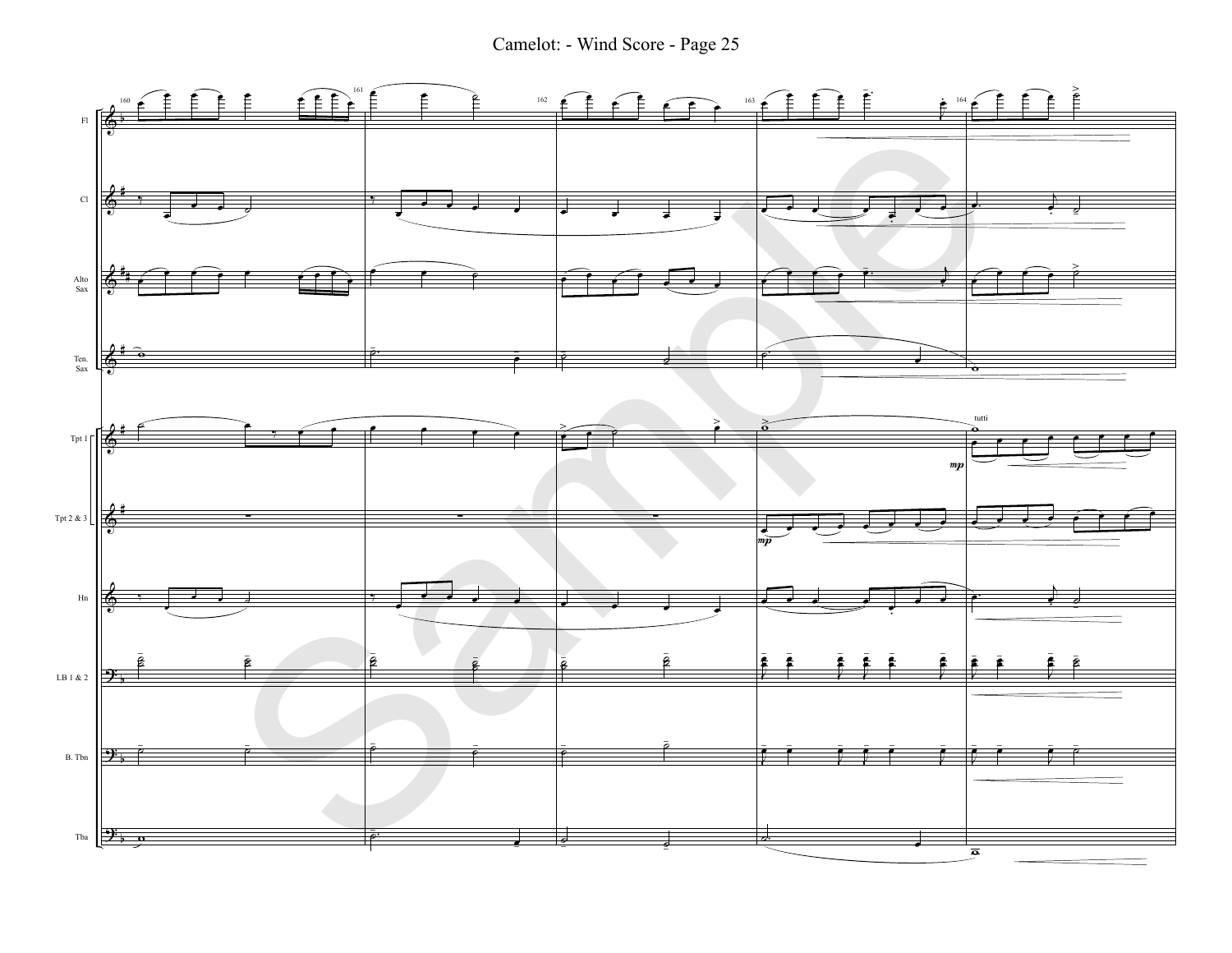Camelot: - Wind Score - Page 27

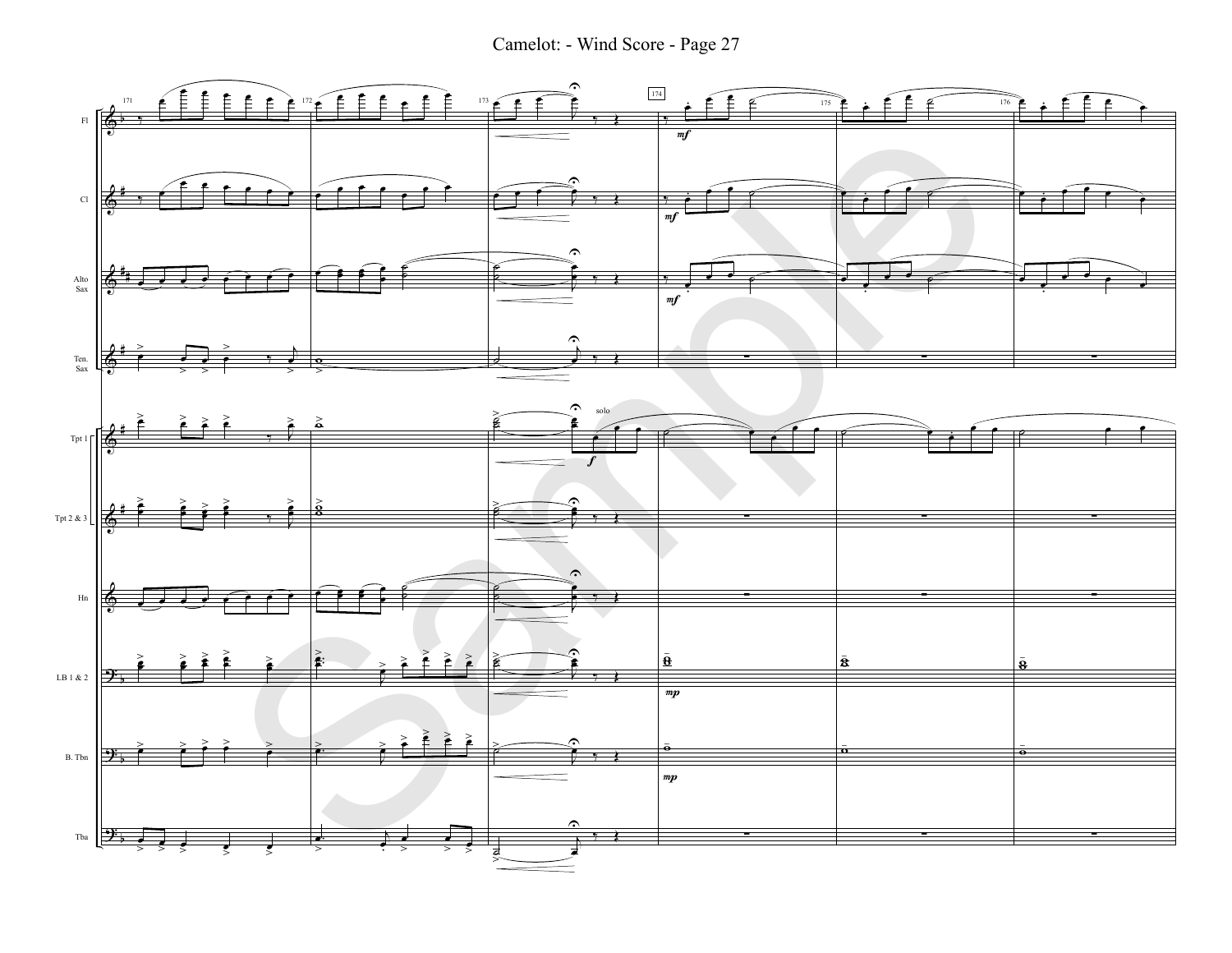Camelot: - Wind Score - Page 29

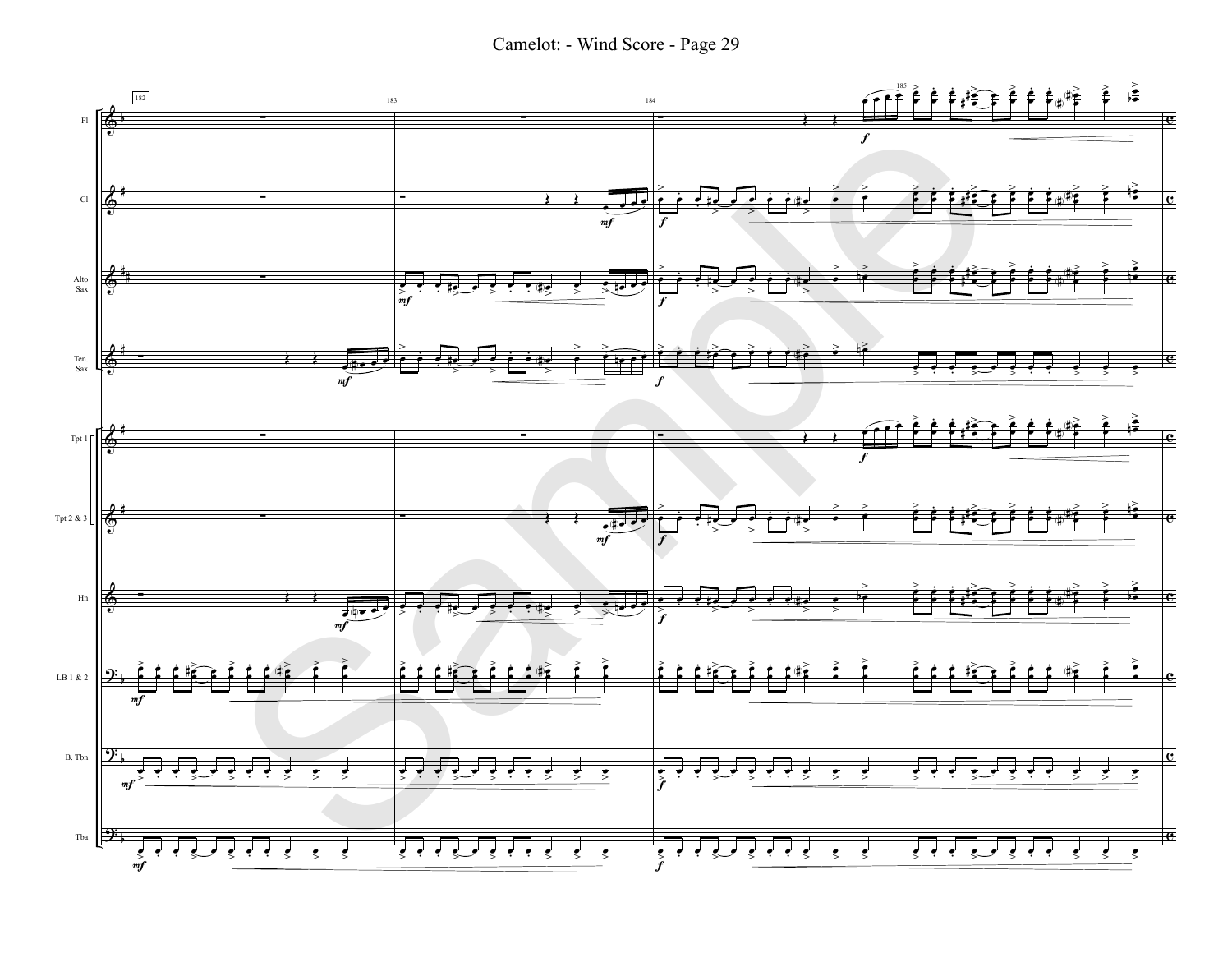Camelot: - Wind Score - Page 31

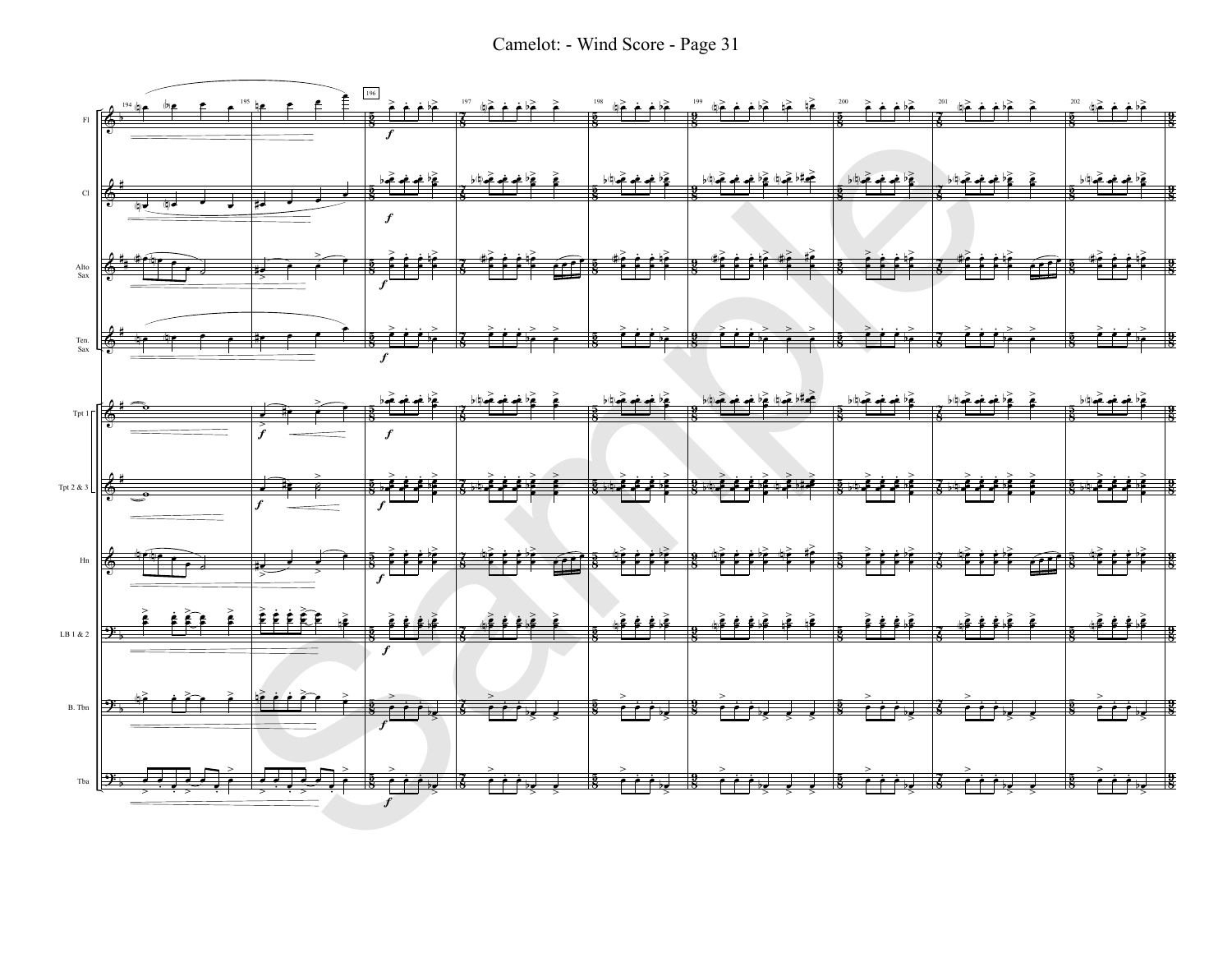Camelot: - Wind Score - Page 33